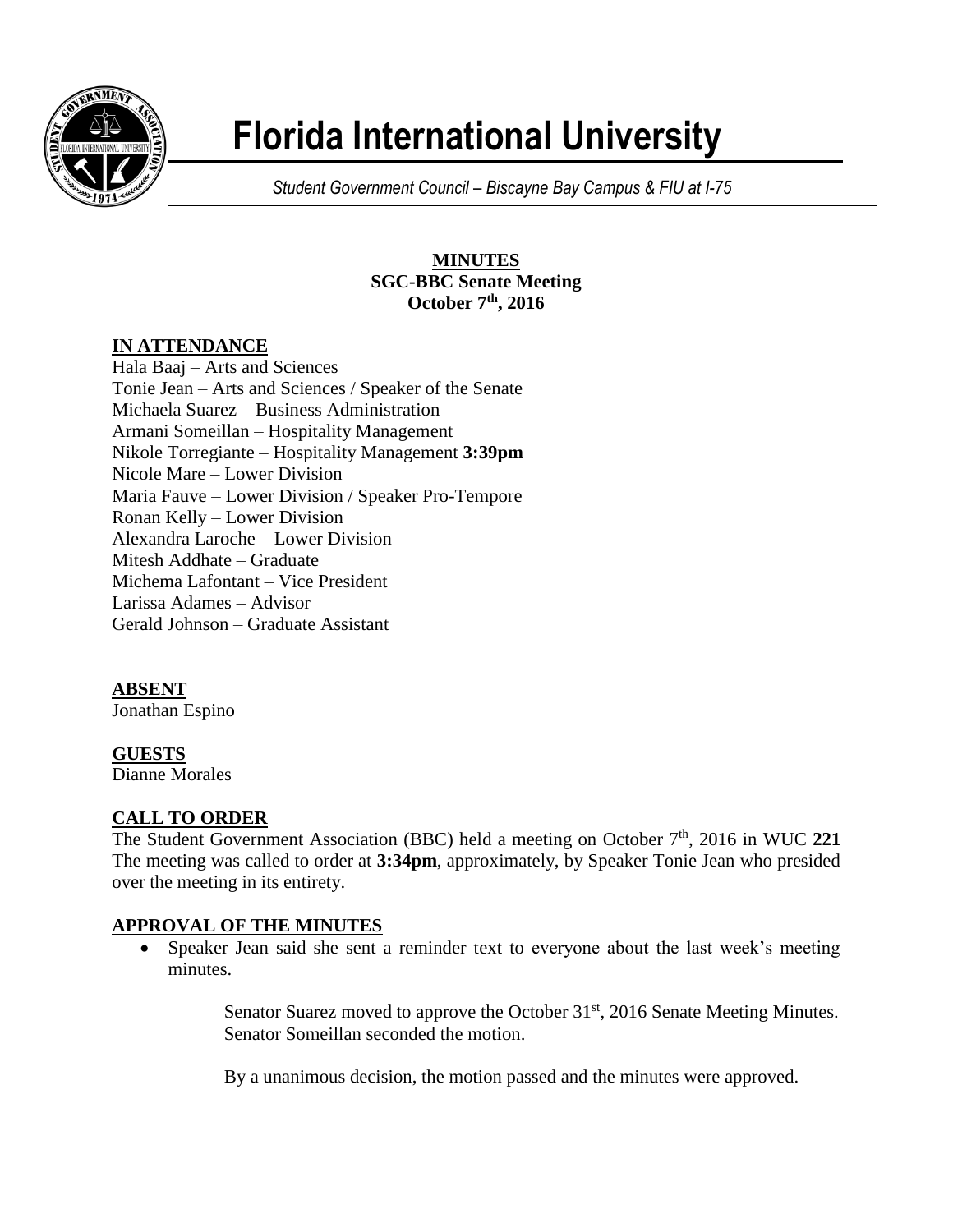## **SENATE SPEAKER REPORT**

- Speaker Jean wished the council good luck on their upcoming final exams.
- Speaker Jean reminded the council to cast their vote tomorrow.
- Speaker Jean advised the council to keep the upcoming Public Forums and Statutes changes in mind.
- Speaker Jean said next week, an important bill will be discussed. She said the E-Board is working on making changes to the senate seats and job descriptions.

## **SPEAKER PRO-TEMPORE Report**

No Report

## **VICE PRESIDENT Report**

- Vice President Lafontant said school will end in about four to five weeks and she would like to create an event to serve coffee and/or energy drinks to the student body during finals week. She thinks sometime during midday or 5pm to 8pm is best for the event.
	- o Senator Baaj said only coffee should be served, instead of energy drinks. She also suggested scheduling the event on the week before finals week.
	- o Senator Mare said it would be a good idea to collaborate with the Department of Counseling and Psychological Services (CAPS) where they can discuss anxiety, stress, and breathing exercises. She advised of her plans to contact CAPS.
	- o Speaker Jean said it would be best to do it at night to not interfere with Starbucks' hours of operation.
	- o Advisor Adames said bean bags are available through the Wolfe University Center.
	- o Speaker Jean said it is a great idea and to consider the upcoming events schedule during finals week to avoid any interference. She asked everyone to finalized the idea and schedule the event during a peak day and time.

## ADVISOR REPORT

- Advisor Adames said the annual SGA-BBC Potluck will be held on Wednesday, November 23<sup>rd</sup> from 3:30pm-5pm. She said an updated Google Document is available to add the dish that each council member will bring.
- Speaker Adames said everyone can either make the food or buy it.
- Speaker Adames said the forums for the constitutional changes are next week and asked the council to please make sure to inform the student body of the changes.
- Speaker Adames said the spring semester ropes course is on Friday, January  $20^{th}$  2017. She said the event will include team building exercises for the council, kayaking, a ropes course and lunch.

## FINANCE CHAIR Report

 Senator Suarez said a vote will be held later to induct a new member into the finance committee and she will be having a finance meeting.

## RLJ CHAIR REPORT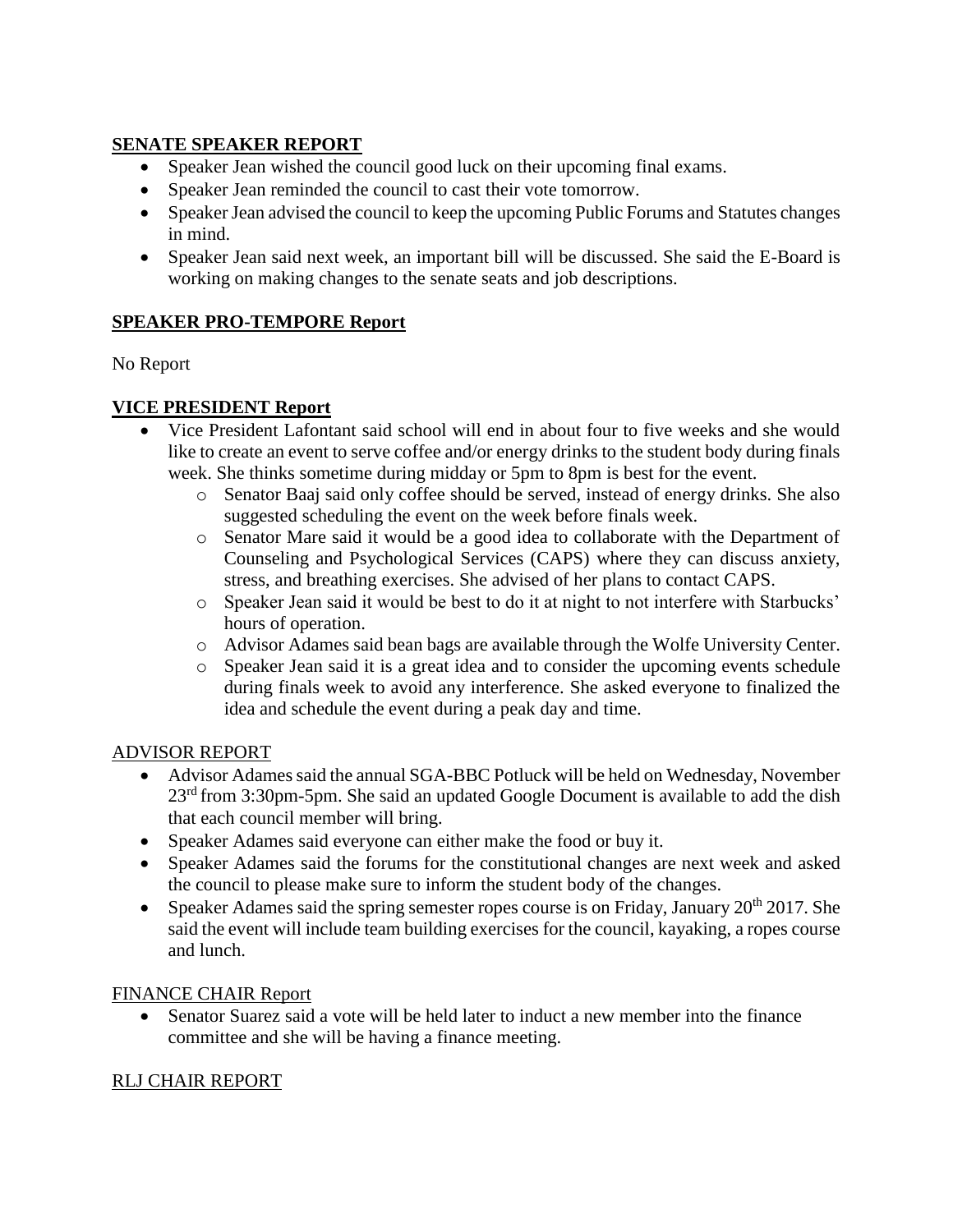#### No Report

#### OPERATIONAL REVIEW CHAIR REPORT

 Senator Laroche said she was able to fix and discuss the issue with the Director of Campus Life, Kerrie Montgomery, and can now move forward.

#### INTERNAL RELATIONS CHAIR REPORT

 Senator Mare advised the council to please vote tomorrow and said early voting ends today.

#### STUDETNT ADVOCACY CHAIR REPORT

- Senator Someillan said the food survey was sent out and had about 300 responses.
- Senator Someillan said he was advised to stop the survey and will meet to discuss the survey issues with Senator Jean, President Mejia and Chief of Staff Cosio.

#### **NEW BUSINESS**

A. Director of Events Morales' Presentation

- Director of Events Morales reminded the council of the upcoming Public Forum.
- Director of Events Morales said the Holiday Toy Drive with Broward County Outreach, the Miami Rescue Mission and Lavender House will be held from November  $14<sup>th</sup>$  through December  $2<sup>nd</sup>$ .
- Director of Events Morales said the His House Holiday Thanksgiving Dinner, which is catered by Boston Market, is on Thanksgiving day from 3pm-5pm. She asked the council to rsvp.
- Director of Events Morales said there is a second holiday toy drive, which ends on November 22<sup>nd</sup>.
- Director of Events Morales said Day on the Bay is on Saturday December  $3<sup>rd</sup>$  and lunch is provided.
- Director of Events Morales said the North Miami Thanksgiving Day Parade is in the morning, and carpooling is available.
- B. Rules, Legislation, & Judiciary Chair Nominee Hala Baaj

Senator Baaj moved to postpone the nomination until next week. Speaker Mare seconded the motion.

By a unanimous decision, the motion passed and the appointment was postponed.

C. Finance Committee Member Appointment - Mitesh Addhate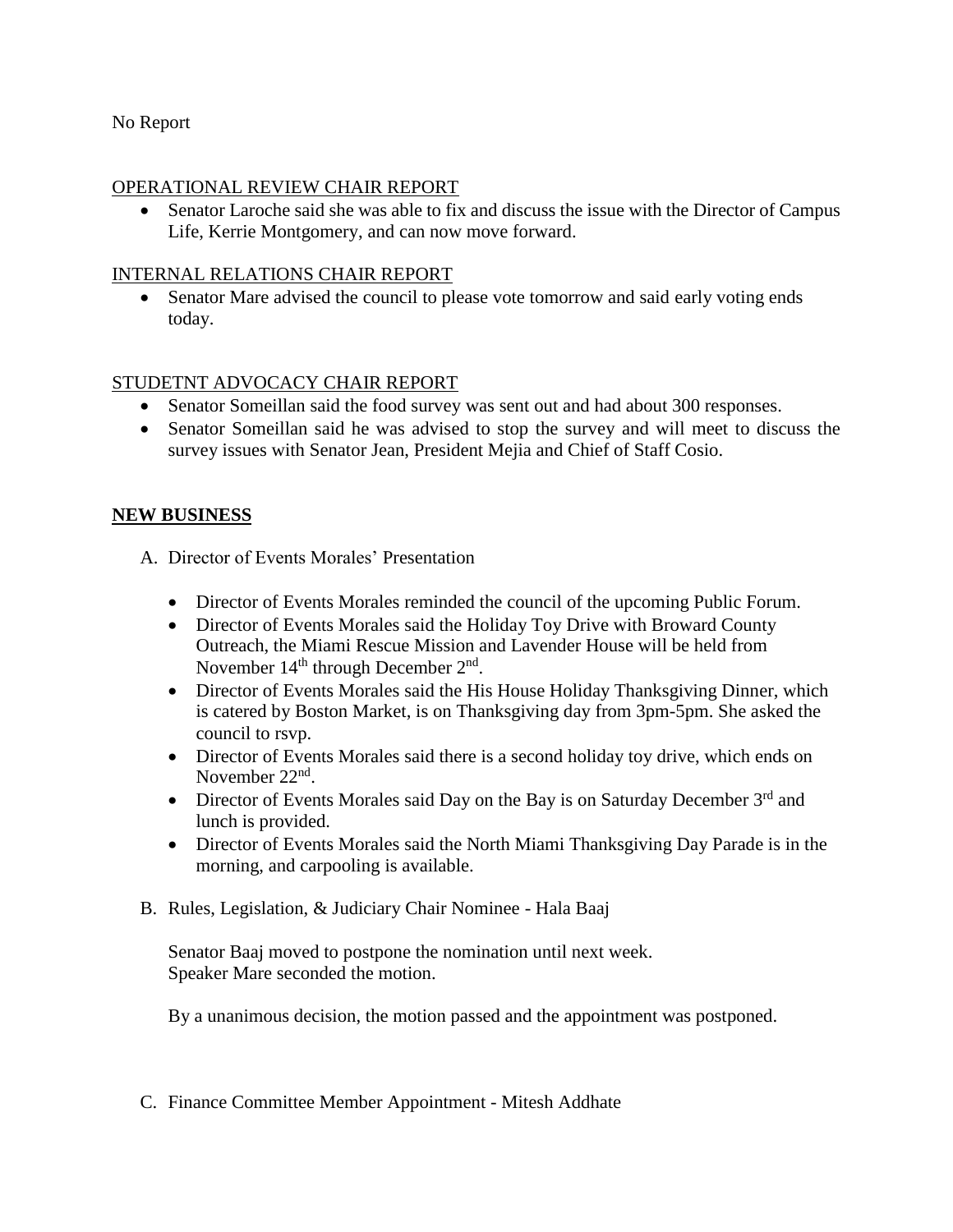- Senator Addhate thanked the council for appointing him as graduate senator.
- Senator Addhate said he will abide by the rules of the finance code and will help the committee as much as possible.

Senator Mare moved to appoint Mitesh Addhate as a Finance Committee member. Senator Someillan seconded the motion:

Roll Call Vote:

Senator Baaj – Yay Senator Suarez – Yay Senator Someillan – Yay Senator Torregiante – Yay Senator Mare – Yay Senator Kelly – Yay Senator Laroche – Yay Senator Addhate – Yay Senator Fauve – Yay Senator Jean – Yay

By a vote of 10/0/0, Mitesh Addhate was appointed as a Finance Committee Member.

D. Senator At Large - Micaela Suarez

Senator Mare moved to appoint Senator Suarez as Senator At-Large. Senator Baaj seconded the motion:

Roll Call Vote:

Senator Baaj – Yay Senator Suarez – Yay Senator Someillan – Yay Senator Torregiante – Yay Senator Mare – Yay Senator Kelly – Yay Senator Laroche – Yay Senator Addhate – Yay Senator Fauve – Yay Senator Jean – Yay

By a vote of 10/0/0, Micaela Suarez was appointed as Senator At-Large.

E. Senate Recruitment: